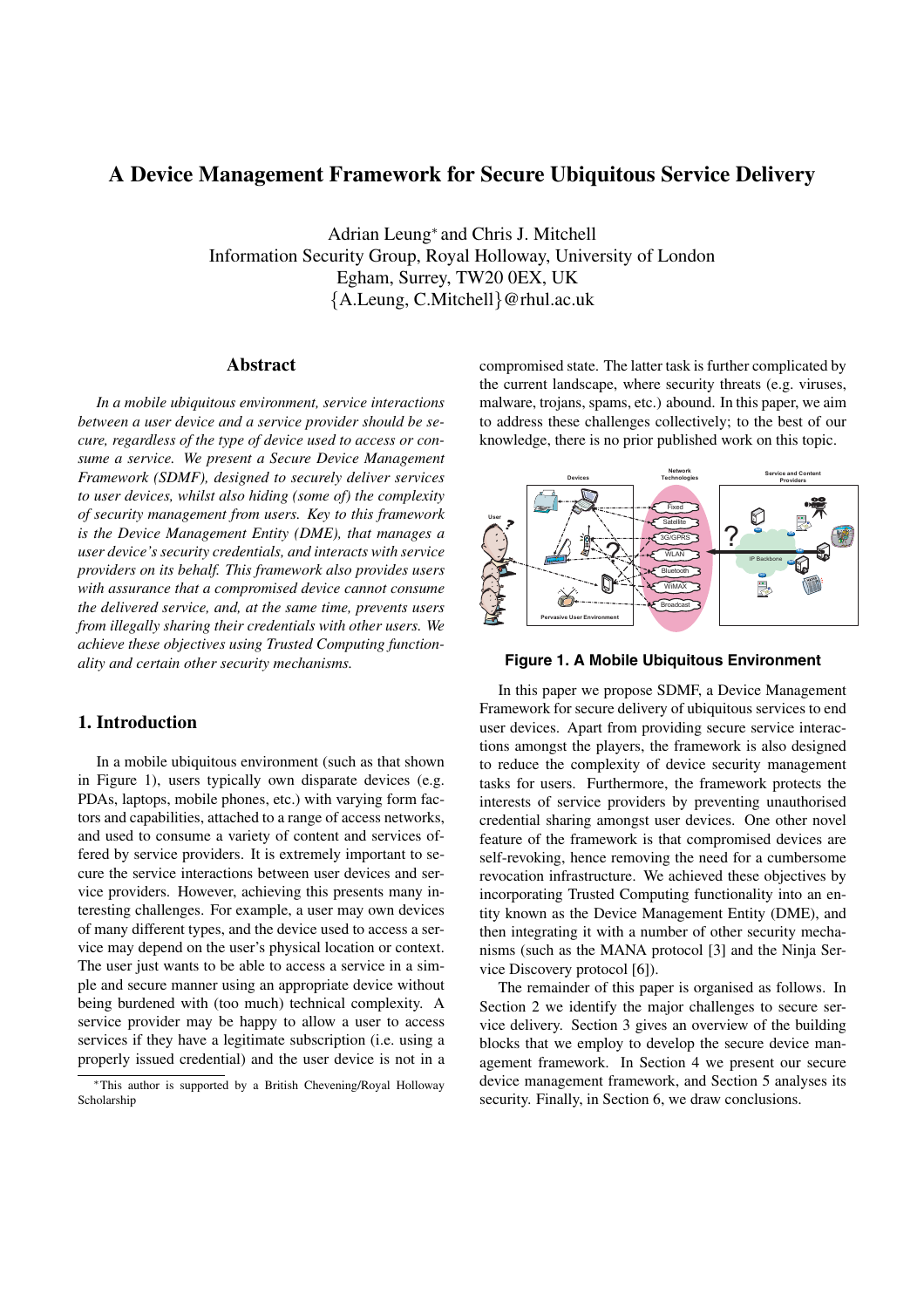# **2. Security Issues**

We identify the security threats to users and service providers arising in the delivery of services in a mobile ubiquitous environment. We then give a corresponding set of security requirements designed to mitigate these threats.

# **2.1 Security Threats**

The security threats can be summarised as follows:

- **Spoofing:** Malicious entities may masquerade as legitimate service providers by broadcasting fraudulent service messages to users in an attempt to initiate a bogus service interaction. Similarly, malicious entities may masquerade as service users by replaying old service messages (captured earlier) to service providers.
- **Tampering:** Service messages (e.g. service advertisements, registration messages, or reply messages) sent between users and service providers via wireless channels may be overhead by a passive adversary, and modified or deleted by an active adversary. In addition, an adversary may tamper with the service or content information requested by a user whilst the data is in transit. Tampering includes sending (injecting) false service messages or malicious content to users.

#### • **Information Disclosure:**

- 1. **During Communications:** Service messages may be overheard whilst in transit (the risk is particularly high when using a wireless communications channel). This may reveal sensitive information about the user (e.g. the type of service being requested, the service providers a user interacts with, the exact times or dates when services are being accessed, etc.). A user's privacy may thus be compromised. Similarly, an eavesdropper may attempt to intercept the transmitted service/content for his/her own consumption.
- 2. **Physical Loss of Device:** Sensitive personal information (such as contact information, emails, etc.) may be stored in user devices. The devices may also hold the security credentials that are used to access subscribed services. Thus, if a user device is lost or stolen, an adversary may be able both to obtain sensitive information about a user and gain unauthorised access to services.
- **Malicious software attack on user devices:** A user device, although still in the physical possession of the user, may be infected with malicious software (e.g. viruses, trojans, etc.). Such software could perform

a variety of attacks, including infecting a device, stealing a user's credentials or personal information, or encrypting user data on the device and then demanding payment for the release of the decryption key. A user might be oblivious to such an attack, as his/her device may still appear to be functioning "as normal".

• **Illegal Credential Sharing/Distribution:** Having legitimately obtained the access tokens or security credentials necessary to access a service or content, a user could illegally share the credentials (e.g. with friends or family), possibly for financial gain.

#### **2.2 Security Requirements**

Building on the threat analysis in the previous section, we now give a corresponding set of security requirements designed to address these threats.

- **Entity Authentication:** In general, if they use an insecure channel, communicating entities need to authenticate each other to prevent spoofing attacks. First, users should authenticate themselves to their devices, e.g. using a PIN or password, to address the threat of information disclosure arising from physical loss of a device. Secondly, devices and service providers should be mutually authenticated to each other.
- **Integrity Protection:** Messages exchanged between communicating entities (service management messages or the actual service/content) should be integrity protected to address data manipulation attacks. Possible integrity protection mechanisms include Message Authentication Codes (MACs) and digital signatures.
- **Service Confidentiality:** This addresses information disclosure threats. Messages (service management or service messages) sent between entities need to be protected against eavesdroppers and active attackers. Symmetric encryption algorithms using a shared secret key can be used to provide this service.
- **Device Integrity Assurance:** Preventing software attacks on a device is particularly challenging. An alternative to prevention would be to detect whether a device has deviated from specific trustworthy software states. It would be even better if access to service could be prevented if a device has been compromised. This could be achieved using the attestation mechanisms provided by Trusted Computing technology.
- **Credential Sharing Prevention:** Service and content providers could lose significant revenue if users illegally share access credentials, e.g. for monetary gain. Digital Rights Management (DRM) mechanisms can be used to prevent unauthorised credential sharing.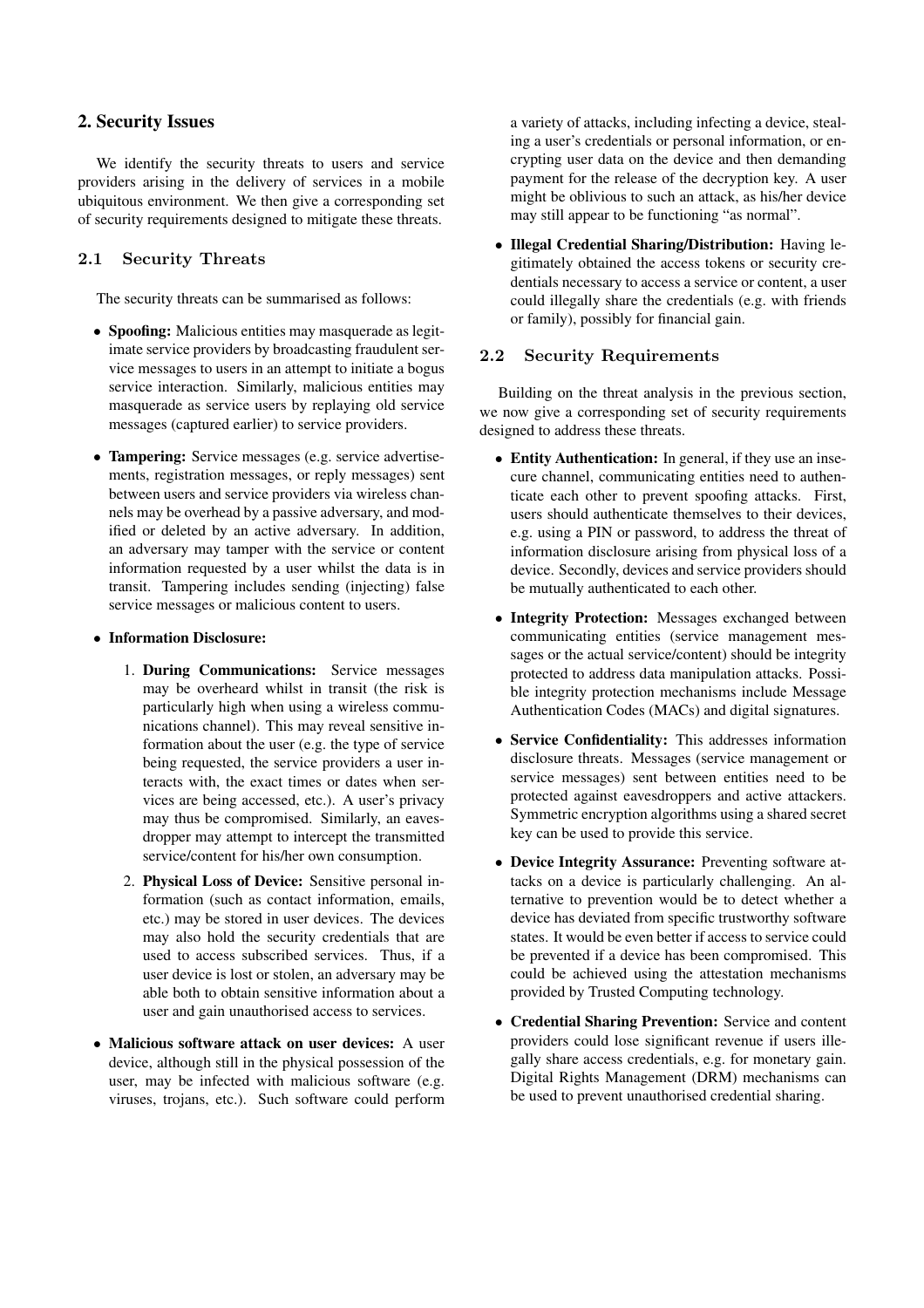# **3 Background**

We now introduce the building blocks used to meet the security requirements identified in Section 2. We introduce the Device Management Entity, Manual Authentication (MANA) protocols, the Ninja Service Discovery Protocol, and Trusted Computing technology.

#### **3.1 Device Management Entity (DME)**

The *Device Management Entity* (DME) [1] is a semidistributed, logical construct designed to abstract the technical complexities faced by users (especially non-expert users) in managing (i.e. configuring and operating) their devices in a mobile ubiquitous environment. The DME acts as an interface between user devices and external entities. The DME incorporates the following functional components:

- The **Features Register** maintains information about the capabilities (storage, screen resolution, processing power, battery life, networking, OS, software, etc.) of each device in a user's Personal Distributed Environment. This information assists the DME when deciding which device is most appropriate for use in accessing specific services or content.
- The **Location Register** stores user device location information. It can be used to discover whether devices are reachable or in proximity to the access service.
- The **Security Register** maintains security credentials for users. These could include cryptographic keys, access tokens, and public key certificates.

DMEs are likely to be arranged hierarchically [1], with the root DME at the Network or Service provider, and a local DME in a user's personal area network. Local DMEs and the root DME must communicate securely. Here, for simplicity, we only refer to one instance of the DME, although this could in fact be a collection of DMEs.

In this paper we specify additional security functionality for the security register (of a DME), in order to offer users a richer and more comprehensive set of security services.

#### **3.2 Manual Authentication Protocols**

Manual entity authentication (MANA) protocols allow two devices to authenticate one another using a combination of an insecure wireless channel and manual data transfer. MANA protocols are particulary useful in situations where it is necessary to establish a security association (e.g. in the form of a shared key) between two devices in close physical proximity, while minimising the amount of user intervention (e.g. pressing buttons, or reading data from a display). MANA protocols are resistant to Man-in-themiddle (MitM) attacks on the wireless channel. To use a MANA protocol, the devices must possess user interfaces capable of data input (e.g. buttons) and data output (e.g. a display). ISO has standardised four MANA protocols in ISO/IEC 9798-6 [3], designed for use with devices with differing interface capabilities. The properties of the four MANA protocols can be summarised as follows:

- Mechanisms using a short check value:
	- **–** One device with simple input, and one device with simple output;
	- **–** Both devices with simple input capabilities.
- Mechanisms using a Message Authentication Code (MAC):
	- **–** Both devices with simple output capabilities;
	- **–** One device with simple input, and one device with simple output.

There is a growing literature on such mechanisms [2, 4, 5, 7, 8, 11]; we use MANA protocols here because they have been adopted by ISO, and thus these protocols have been subjected to close scrutiny by the security community.

#### **3.3 Ninja Service Discovery Protocol**

Service Discovery is an important pre-cursor to service delivery. Many service discovery protocols have been proposed [13]; unfortunately, very few address security and privacy issues (one exception being the scheme of Zhu et al. [14]). It is imperative that service discovery is conducted in a secure and private manner to protect the security and privacy interests of users and service providers.

The Ninja Service Discovery scheme [6] is used to meet the objective of secure service discovery. Ninja offers a number of security features specifically designed for a mobile ubiquitous environment. It provides mutual authentication between user and service provider, preserves the privacy of users, is efficient (has a low communications overhead), and establishes a shared key between the user and service provider. Ninja is therefore well suited to our requirements.

#### **3.4 Trusted Computing**

Trusted Computing (TC), as specified by the Trusted Computing Group<sup>1</sup> (TCG) [9, 12], is a technology designed to enhance the security of computing platforms. This aim is met by incorporating a special purpose hardware component, providing so called "roots of trust", into a computing

<sup>1</sup>See http://www.trustedcomputinggroup.org/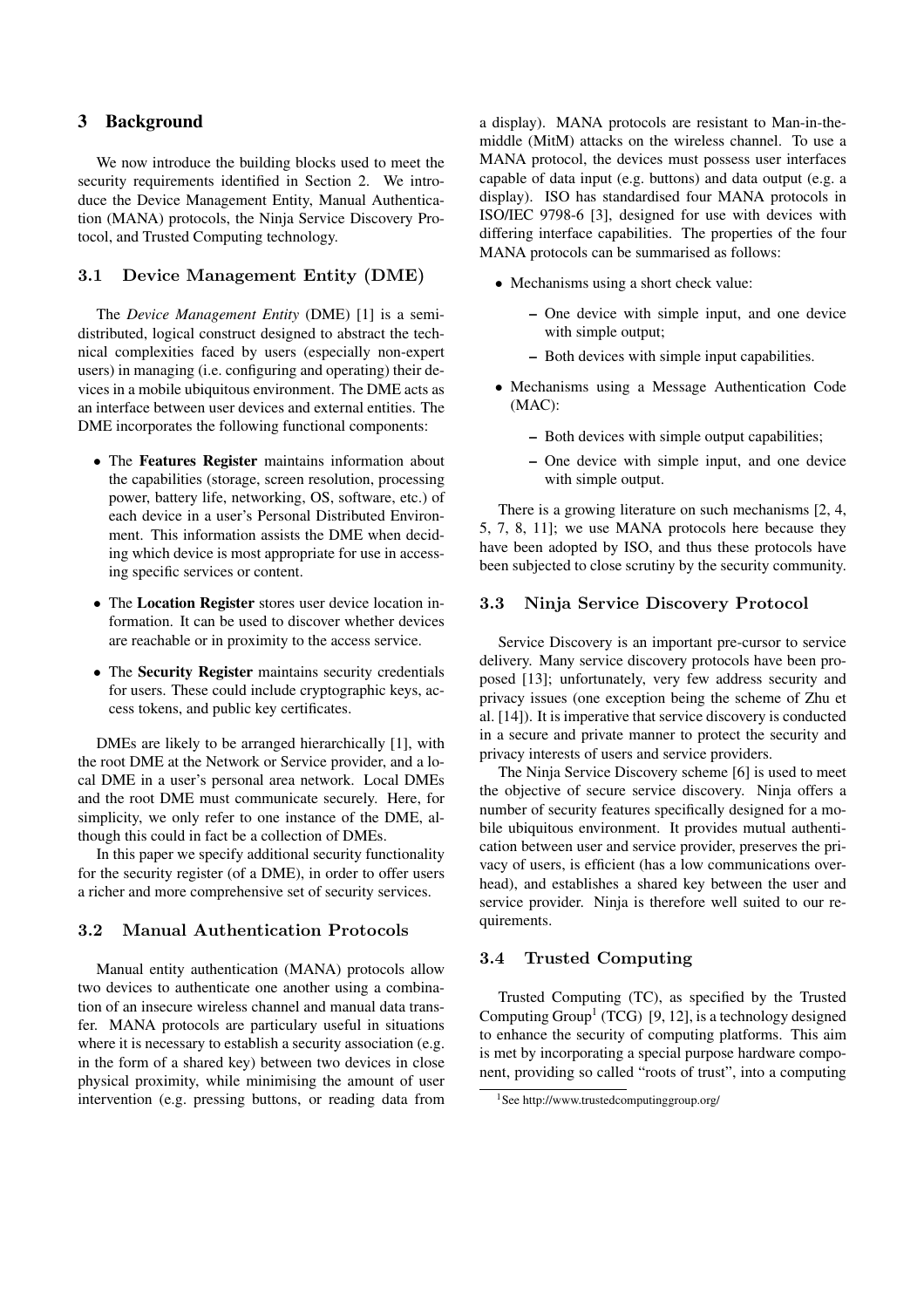platform. This hardware component, known as a Trusted Platform Module (TPM), provides a host platform with a foundation of trust, as well as the basis on which a suite of trusted computing security functionality is built.

The tamper-resistant TPM provides a range of cryptographic functionality (random number generation, RSA signatures, SHA-1, etc.). However, the main distinguishing feature of Trusted Computing is that it allows a platform to attest to its state to a remote verifier, thereby providing users with assurance that the platform with which they are interacting is behaving in the expected manner, and has not been compromised. Attestation is achieved using a process known as Integrity Measurement, Storage and Reporting (IMSR), as follows.

A platform's operational state is measured using the Root of Trust for Measurement (RTM). State measurements, also known as integrity metrics, are recorded to a file called the Stored Measurement Log (SML). At the same time, the Root of Trust of Storage (RTS) computes a digest (i.e. a cryptographic hash) of the integrity metrics, which is written into one of the TPM's internal Platform Configuration Registers (PCRs). These PCRs are 160 bits long (the SHA-1 output length). Since the TPM only has a limited number of PCRs, and in order to preserve the integrity and order of previous measured events (potentially a very large number), TPMs use a technique known as *extending the digest*. Newly measured values are appended to the current contents of a PCR, rehashed and then stored back in the relevant PCR. Finally, the Root of Trust of Reporting (RTR) provides a challenger with the requested integrity metrics (i.e. the SML and the corresponding PCR values). To prove the integrity metrics originate from a TPM, the PCR values are signed using one of the TPM's Attestation Identity Keys (AIKs). This completes the IMSR process.

Another important feature of Trusted Computing used in the SDMF framework is the *Protected Message Exchange Mechanism*, namely *Binding* and *Sealing*. Binding involves encrypting data with a non-migratable public key, i.e. a public key stored by the TPM and for which the private key will never leave the TPM. As a result, bound data is available only to the TPM. Sealing involves binding data to integrity metrics representing a particular platform state. The TPM will only make the data available to the platform if the current values in the PCRs are equal to those bound to the data, i.e. only if the platform is in the pre-specified state. Note that arbitrary data as well as keys can be bound or sealed to a TPM and to particular platform states.

# **4 A Framework for Secure Device Management**

We now present the Secure Device Management Framework (SDMF), which is designed to secure the process of service provisioning to end user devices. At the heart of this framework is the Device Management Entity (DME), that manages a user device's security credentials on its behalf, and interacts with service providers. This framework also provides users with assurance that a compromised device is unable to consume the delivered service, and, at the same time, prevents users from illegally sharing their credentials with other users. We achieve these security objectives using Trusted Computing functionality.

We first introduce the entities in the SDMF framework. We then state the assumptions upon which this framework is based. Finally, we describe the operation of the framework.

# **4.1 The Entities**

The entities participating in the Secure Device Management Framework are as follows:

- The **User**, often a human, who is the end consumer of a service or application.
- The **User Devices** (such as PDAs, laptops, smartphones) which are used by the user to access or consume the available services.
- The **Device Management Entity** (**DME**) performs a number of functions (as discussed in Section 3.1). In the framework, its main role is to securely interact with service providers on behalf of user devices, and to manage the security credentials of user devices.
- The **Service Provider** provides end users with a range of service offerings (e.g. music, videos, software applications, etc.).

## **4.2 The Working Assumptions**

The SDMF relies on a number of assumptions:

- User devices are equipped with Trusted Computing functionality conforming to version 1.2 of the TCG TPM specifications [12].
- User devices have a (possibly very simple) interface capable of data input and data output.
- The DME is trusted by both the user and service provider to perform its tasks correctly.
- The user has ownership control of the TPM in the device. The user therefore possesses an authorisation secret that can later be used to authenticate to the TPM.
- User devices and the DME have loosely synchronised clocks. This enables the user devices and the DME to check that a received message is fresh.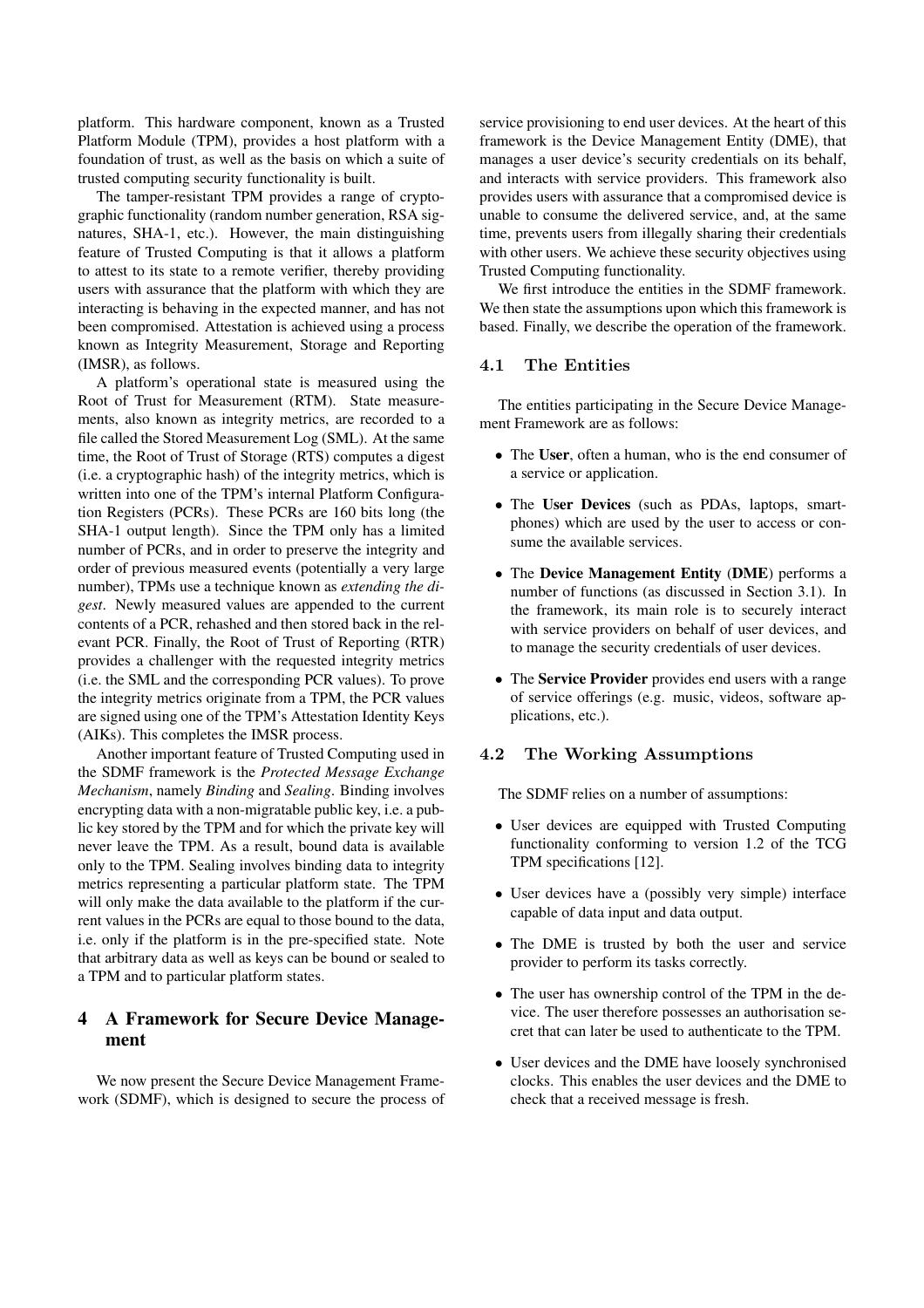• Prior to the enrolment phase, the TPM in the User Device has generated an Attestation Identity Key pair  $(AIK_{pk}, AIK_{sk})$ , and has obtained a Certificate  $Cert_{AIK}$  for  $AIK_{pk}$  from a Privacy CA (a trusted computing specific trusted third party).

Finally note that our framework is independent of the underlying transport and network layer protocols, as it is purely an application layer solution.

# **4.3 The SDMF**

The notation used is summarised in Table 1.

| Notation         | Description                                              |
|------------------|----------------------------------------------------------|
| D                | The User Device                                          |
| $\boldsymbol{M}$ | The Device Management Entity (DME)                       |
| S                | The Service Provider                                     |
| EnReq            | <b>Enrolment Request Message</b>                         |
| EnRep            | <b>Enrolment Reply Message</b>                           |
| EnMsq            | <b>Enrolment Message</b>                                 |
| EnAck            | <b>Enrolment Acknowledgement Message</b>                 |
| DevID            | A Unique Device ID number                                |
| SessID           | A Unique Session ID number                               |
|                  | The concatenation operator                               |
| $t_A$            | A timestamp generated by principal A                     |
| $\overline{N}$   | A nonce (a random value)                                 |
| ID <sub>A</sub>  | The identity of principal A                              |
| $(PK_A, SK_A)$   | The public and private Key pair of principal A           |
| H                | A cryptographic hash-function                            |
| $E_K(M)$         | The encryption of a message, $M$ , using the key $K$     |
| $D_K(M)$         | The decryption of a message, $M$ , using the key $K$     |
| $MAC_K(M)$       | The message authentication code (MAC) of a message,      |
|                  | $M$ , computed using the key $K$                         |
| $Sig_K(M)$       | A signature on a message, $M$ , signed using the key $K$ |
|                  |                                                          |

**Table 1. Notation**

As shown in Figure 2, the SDMF involves five phases. We now describe the workings of each phase in greater detail.



**Figure 2. The Secure Device Management Framework Phases of Operation**

**Initialisation Phase.** This phase involves the user preparing a device for the subsequent phases. One of the primary aims of this phase is for the user device and the DME to establish a shared key, used to secure subsequent communications. The user *U*, the user device *D*, and the DME *M* must be in close physical proximity. The user performs the following steps:

- 1. The user authenticates himself/herself to the TPM in the device *D* using the authorisation secret (obtained earlier when the user took ownership of the TPM). This enables the user to access the TPM functionality.
- 2. The user instructs *D* and the DME *M* to engage in a MANA protocol (see Section 3.2). The choice of protocol will depend on the types of interface (input and display) that *D* possesses. The User must take part in the protocol and perform his/her role in the protocol correctly (e.g. reading data from the display accurately and pressing the correct buttons). At the end of the protocol execution, *D* and *M* will have securely established a shared secret key  $K_{DM}$ . This is a long lived master key used mainly to established subsequent session keys, and should be stored securely when not in use.
- 3. The DME sends a copy of its public key *PKM* to the user device as follows:

$$
M \to D : (PK_M, \text{MAC}_{K_{DM}}(PK_M)).
$$

The user repeats the above procedure for every device he/she owns (or intends to use for service consumption).

**Enrolment Phase.** In this phase, device *D* is securely enrolled with DME *M*, which involves *M* being given *D*'s security credentials. This phase may take place at any time after the Initialisation phase, and does not require *D* and *M* to be in close physical proximity. If necessary this phase can be performed at regular intervals, or even for every 'session', without repeating the Initialisation phase. It involves the following steps.

1. *<sup>D</sup>* constructs an Enrolment Request message, *EnReq*, which includes a Device Identifier *DevID*, a Session Identifier *SessID*, and a timestamp *<sup>t</sup>D*:

$$
EnReq = (DevID, SessID, t_D).
$$

Using  $K_{DM}$  (established in the Initialisation Phase), *D* derives session keys  $K_1 = H(0||K_{DM}||SessID)$ and  $K_2 = H(1||K_{DM}||SessID)$ , where *H* is a cryptographic hash function (e.g. SHA-1 [10]). Note that  $K_1$  and  $K_2$  will be discarded at the end of the enrolment phase, and must not be reused. *D* then computes a MAC on *EnReq* using *K*2, and sends *EnReq* and the MAC to *M*:

$$
D \to M : (EnReg, MAC_{K_2}(EnReg)).
$$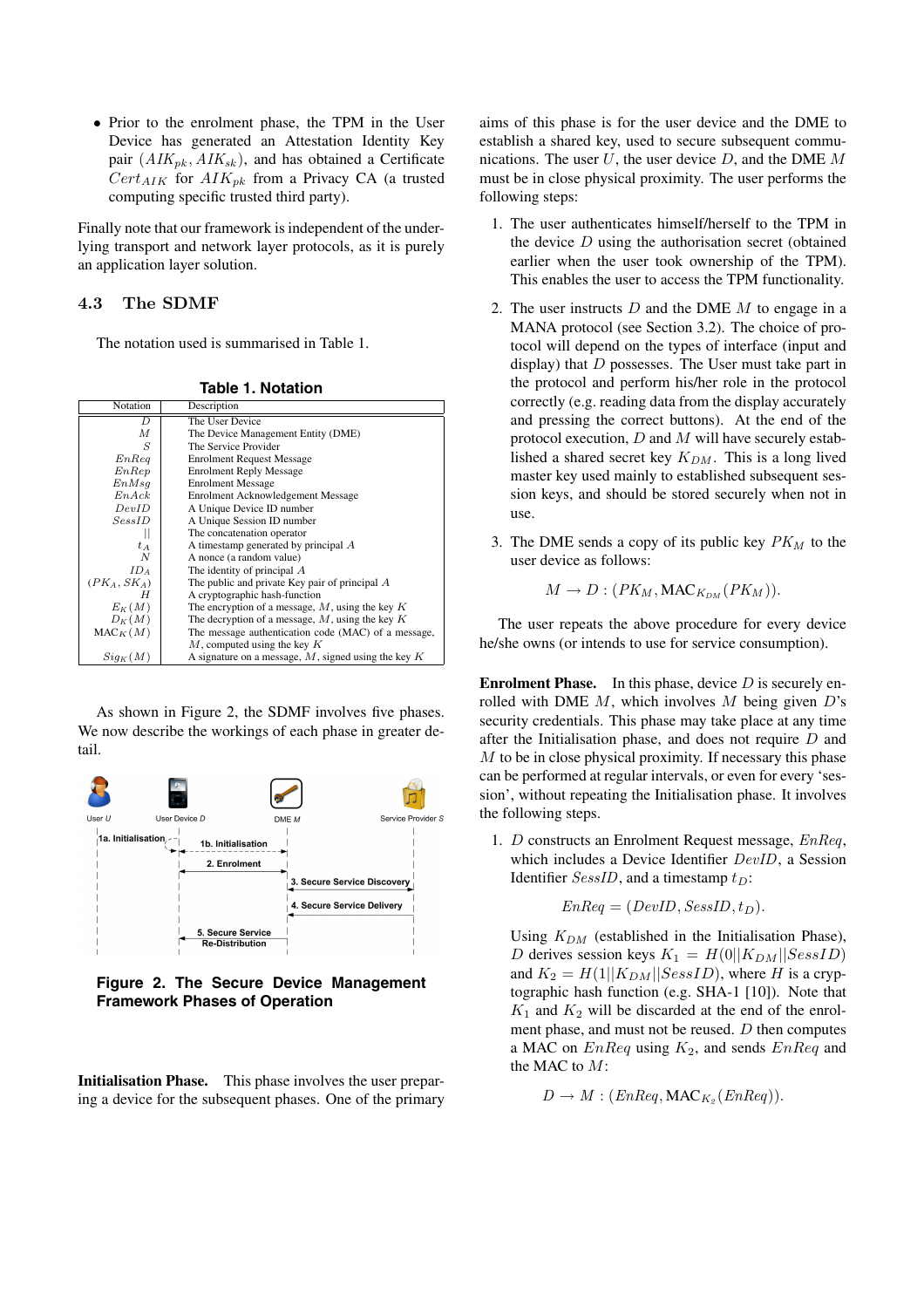2. On receiving the above message, *<sup>M</sup>* retrieves *SessID*, and computes  $K_1$  and  $K_2$  in the same way as *D*. *M* then verifies the integrity of the received message using *K*2, and (if the outcome is satisfactory) prepares an Enrolment Reply message *EnRep* for *<sup>D</sup>*:

$$
EnRep = (ID_M, DevID, SessID, n, t_M),
$$

where *<sup>n</sup>* is a nonce. *<sup>M</sup>* computes a MAC on *EnRep* using  $K_2$ , and then sends  $EnRep$  and the MAC to *D*:

$$
M \to D : (EnRep, MAC_{K_2}(EnRep)).
$$

3. *D* checks the integrity of the above message and, if it verifies correctly, then reports its "trustworthiness" to *M* by instructing its TPM to attest to its current software state. This involves *D*'s TPM signing the current values of the PCRs requested by *<sup>M</sup>*, denoted by *PCR* where the PCR values are concatenated with the nonce *n* supplied by *M*. Note that this signature is sent in conjunction with the portions of the SML necessary to interpret and verify the PCR values:

$$
Sig_{AIK_{sk}}(PCR||n).
$$

Note that the nonce *n* is included to prevent possible replay attacks.

- 4. The TPM in *D* generates a non-migratable Service Key Encrypting Key pair  $(SKEK_{pk}, SKEK_{sk})$  which is bound to the TPM in *D*, and sealed to *D*'s current software state (i.e. the PCR values used in the previous step) using the TPM\_CreateWrapKey command. The TPM then uses *AIKpk* to sign a certificate  $Cert_{SKEK_{nk}}$  for  $SKEK_{pk}$  using the TPM\_CertifyKey command. *CertSKEKpk* contains a digest of  $SKEK_{nk}$ , and also describes the properties of the key, including the key type (bind, identity, signing, or storage), whether the key is migratable, and the PCRs to which the key is sealed. *M* will later use *SKEKpk* to encrypt services destined for this device.
- 5. *<sup>D</sup>* constructs an Enrolment Message *EnMsg*:

$$
EnMsg = (DevID, SKEK_{pk}, Cert_{SKEK_{pk}}, t_D, SML, Sig_{AIK_{sk}}(PCR||n), AIK_{pk}, Cert_{AIK}).
$$

*<sup>D</sup>* then encrypts *EnMsg* using *<sup>K</sup>*1, and computes a MAC on the encrypted  $EnMsg$  using  $K_2$  to give:

 $E_{K_1}(EnMsg)$  and  $MAC_{K_2}(E_{K_1}(EnMsg)).$ 

*D* sends the following to *M*:

$$
D \to M : (DevID, E_{K_1}(EnMsg),\mathrm{MAC}_{K_2}(E_{K_1}(EnMsg))).
$$

- 6. On receiving the above message, *M* checks its integrity using  $K_2$ , and then decrypts the encrypted *EnMsg* using  $K_1$ . *M* next verifies the signature on the PCR values using  $AIK_{pk}$ , and assesses the "trustworthiness" of *D* by comparing the reported integrity metrics (i.e. the PCR values and the accompanying SML) against a list of known trustworthy states. If the device is deemed to be in a trustworthy state, *M* creates a new entry for this device in its security register. The security register holds information associated with this device, i.e.  $DevID$ ,  $K_{DM}$ ,  $AIK_{pk}$ , and  $SKEK_{pk}$ . At this point, the user device  $D$  is successfully enrolled with the DME *M*.
- 7. *M* creates an Enrolment Acknowledgement message, *EnAck* to inform *<sup>D</sup>* of the enrollment outcome *EnOut* (i.e. Success or Failure):

$$
EnAck = (ID_M, DevID, EnOut, t_M).
$$

*<sup>M</sup>* computes a MAC on *EnAck* using *<sup>K</sup>*2, and sends the following to *D*:

$$
D \to M : (Enack, MAC_{K_2}(Enack)).
$$

At any subsequent time, the User Device *D* must be in the state indicated by the values of its PCRs in order to be able to access services via the DME.

**Secure Service Discovery Phase.** In this phase, the Ninja protocol (see Section 3.3) is used to secure the process of service discovery between the DME (acting on behalf of the user devices) and a service provider. Prospective service providers advertise their service offerings via authenticated service advertisement messages. If a user is interested in a particular advertised service, the DME *M* can respond with a service reply message on behalf of the user devices. Service interactions between the DME and service provider are secured. At the end of the Ninja service discovery protocol run, a shared secret key *<sup>K</sup>MS* has been established between the DME and the service provider. This shared key is used to secure the delivery of the sought services in the Secure Service Delivery phase, described immediately below.

**Secure Service Delivery Phase.** In this phase, the service provider securely delivers a requested service, *Srv*, to the DME.

1. The service provider generates a secret service encryption key,  $K_{Sru}$ , and uses it to encrypt the service:

$$
E_{K_{Srv}}(Srv).
$$

The service provider encrypts  $K_{Srv}$  using  $K_3$  to obtain  $E_{K_3}(K_{Srv})$ , and computes a MAC on the encrypted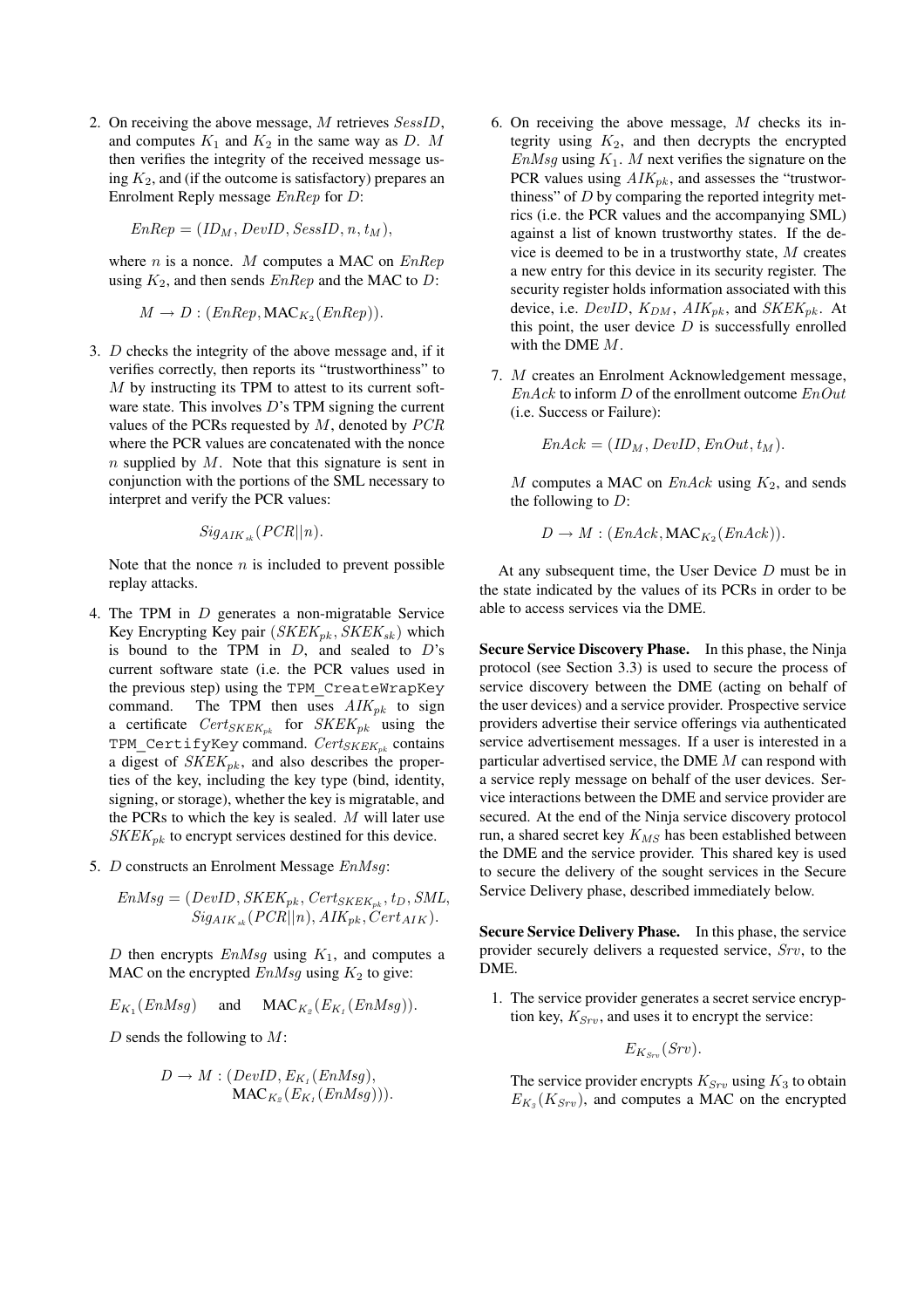service and the encrypted copy of  $K_{Srv}$  using  $K_4$ , where  $K_{MS} = K_3 || K_4$ , to obtain:

$$
MAC_{K_4}(E_{K_{Srv}}(Srv)||E_{K_3}(K_{Srv})||t_S).
$$

2. The service provider sends the following to the DME:

$$
S \to M: (E_{K_{Srv}}(Srv), E_{K_s}(K_{Srv}),
$$
  

$$
\text{MAC}_{K_4}(E_{K_{Srv}}(Srv)||E_{K_s}(K_{Srv})), t_S).
$$

- 3. On receiving the above message, the DME checks its integrity by recomputing the MAC using  $K_A$ , and then comparing it with the received value. If the two values agree, the DME proceeds to the next step.
- 4. The DME decrypts  $E_{K_3}(K_{Srv})$  using  $K_3$  to obtain  $K_{Srv}$ . Key  $K_{Srv}$  will be securely stored by the DME.

**Secure Service Re-Distribution Phase.** In this phase, the DME *M* securely redistributes the service (received from the service provider in the Secure Service Discovery phase) to a specific Device *D*.

1. *M* consults its security register, retrieves the corresponding device public key *SKEKpk* (which was sealed to a trustworthy platform state), and re-encrypts  $K_{Srv}$  using *SKEK*<sub>pk</sub>:

$$
E_{SKEK_{pk}}(K_{Srv}).
$$

2. *M* generates a new *SessID* and uses it to derive a new session key  $K_5 = H(DevID||K_{DM}||SessID)$ . *M* then computes a MAC on the encrypted service and the re-encrypted service key using  $K_5$  to obtain:

$$
\mathsf{MAC}_{K_5}(E_{K_{Srv}}(Srv)||E_{SKEK_{pk}}(K_{Srv})).
$$

3. *M* sends the secured service (i.e. the encrypted service) and the MAC to *D*:

$$
M \to D : (SessID, E_{K_{Srv}}(Srv), E_{SKEK_{pk}}(K_{Srv}),
$$
  

$$
\text{MAC}_{K_5}(E_{K_{Srv}}(Srv)||E_{SKEK_{pk}}(K_{Srv}))).
$$

To consume the service, the user device performs the following steps:

- 1. On receiving the above message, the user device first computes  $K_5$ , and then uses it to check the integrity of the received message.
- 2. If the outcome of the previous step is satisfactory, the user device unseals *SKEKsk* using the TPM\_Unseal command. Note that this step is only possible if the TPM in the device is in the same state as it was when the key was created and sealed.
- 3. If the previous step is successful, the user device decrypts  $E_{SKEK_{nk}}(K_{Srv})$  using  $SKEK_{sk}$  to obtain  $K_{Srv}$ .
- 4. The User Device decrypts  $E_{K_{S_{rv}}}(S_{rv})$  using  $K_{S_{rv}}$  to obtain the service *Srv*.

The service can now be consumed on device *D*.

#### **5 Security Analysis and Discussion**

We now evaluate SDMF against the security requirements identified in Section 2.2.

**Entity Authentication:** Entity authentication takes place between the following pairs of entities:

- User-to-Device: During the initialisation phase, the user is authenticated by the TPM in the device using an authorisation secret. Only the user (i.e. the authorised custodian of the TPM and the device) knows this secret. An attacker who has stolen the device would therefore be unable to access the TPM functionality required to unlock and access a service.
- Device-to-DME: During the enrolment and the secure service re-distribution phases, a secret key known only to the device and DME (i.e.  $K_{DM}$  and keys derived from it) is used to compute MACs on the service messages, providing device/DME mutual authentication.
- DME-to-Service Provider: The DME and service provider are mutually authenticated in the service discovery phase.

Timestamps and nonces are included in the service messages to address replay attacks.

**Integrity Protection:** All message exchanged during the various phases are integrity protected.

In the Enrolment and Secure Service Re-Distribution phases, the integrity of the *EnReq*, *EnRep*, *EnMsg*, and *EnAck* messages, the Service *Srv*, and the encrypted service key *<sup>K</sup>Srv* , are protected with MACs that are computed using a shared key known only to the device and the DME  $(i.e. K_2$  and  $K_5$ ).

In the Secure Service Delivery phase, the Service *Srv* and the service encryption key *<sup>K</sup>Srv* are integrity protected with MACs computed using a secret key known only to the DME and the service provider. Data origin authentication is also achieved for the service that is delivered to the DME by the service provider.

**Service Confidentiality:** In the Enrolment Phase, the Enrolment message *EnMsg* is encrypted before it is sent to the DME. This prevents eavesdroppers reading it. In the Service Delivery and Service Re-distribution phases, the